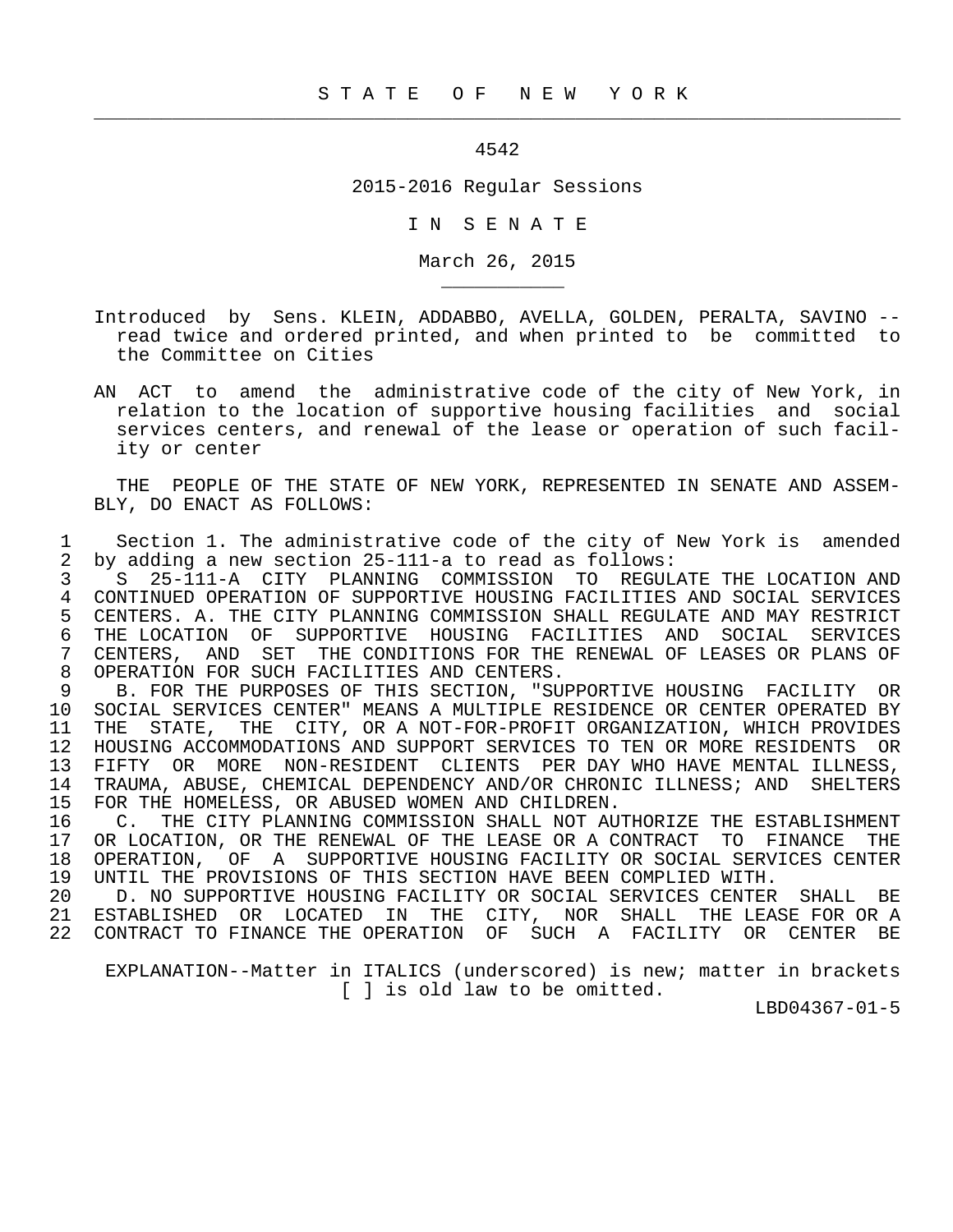1 RENEWED, UNTIL THE OPERATOR THEREOF SHALL HAVE FILED\_NOTICE OF SUCH<br>2 PROPOSED OR EXISTING SUPPORTIVE HOUSING FACILITY OR SOCIAL SERVICES 2 PROPOSED OR EXISTING SUPPORTIVE HOUSING FACILITY OR SOCIAL SERVICES<br>3 CENTER WITH THE CITY PLANNING COMMISSION AND THE COMMUNITY BOARD OF THE CENTER WITH THE CITY PLANNING COMMISSION AND THE COMMUNITY BOARD OF THE 4 LOCALITY IN WHICH SUCH FACILITY OR CENTER IS PROPOSED TO BE LOCATED OR<br>5 IS LOCATED. SUCH NOTICE SHALL CONTAIN A DESCRIPTION OF THE SCOPE, 5 IS LOCATED. SUCH NOTICE SHALL CONTAIN A DESCRIPTION OF THE SCOPE,<br>6 NATURE, SIZE AND KINDS OF TREATMENT PROGRAMS TO BE PROVIDED, THE SPECIF-6 NATURE, SIZE AND KINDS OF TREATMENT PROGRAMS TO BE PROVIDED, THE SPECIF-<br>7 IC ADDRESS OF THE FACILITY OR CENTER, THE NUMBER OF ANTICIPATED RESI- 7 IC ADDRESS OF THE FACILITY OR CENTER, THE NUMBER OF ANTICIPATED RESI- 8 DENTS OR CLIENTS, THE ENTITIES THAT FINANCE ITS ESTABLISHMENT OR OPER-<br>9 ATIONS, AND THE AMOUNT OF FINANCING ISSUED TO ESTABLISH AND OPERATE SUCH 9 ATIONS, AND THE AMOUNT OF FINANCING ISSUED TO ESTABLISH AND OPERATE SUCH<br>10 FACILITY OR CENTER STATED AS BOTH A SPECIFIC DOLLAR AMOUNT AND AS A 10 FACILITY OR CENTER STATED AS BOTH A SPECIFIC DOLLAR AMOUNT AND AS A<br>11 PERCENTAGE OF THE TOTAL AMOUNT OF ALL MONEYS USED TO ESTABLISH AND OPER-11 PERCENTAGE OF THE TOTAL AMOUNT OF ALL MONEYS USED TO ESTABLISH AND OPER-<br>12 ATE SUCH FACILITY OR CENTER. 12 ATE SUCH FACILITY OR CENTER.<br>13 E. NOT LESS THAN FORTY-FIVE

13 E. NOT LESS THAN FORTY-FIVE DAYS NOR MORE THAN NINETY DAYS AFTER AN 14 OPERATOR'S NOTICE PURSUANT TO SUBDIVISION D OF THIS SECTION. THE CITY 14 OPERATOR'S NOTICE PURSUANT TO SUBDIVISION D OF THIS SECTION, THE CITY 15 PLANNING COMMISSION SHALL HOLD A PUBLIC COMMUNITY FORUM FOR THE PURPOSE<br>16 OF OBTAINING PUBLIC AND COMMUNITY BOARD INPUT CONCERNING THE ANTICIPATED 16 OF OBTAINING PUBLIC AND COMMUNITY BOARD INPUT CONCERNING THE ANTICIPATED<br>17 IMPACT OF THE PROPOSED SUPPORTIVE HOUSING FACILITY OR SOCIAL SERVICES 17 IMPACT OF THE PROPOSED SUPPORTIVE HOUSING FACILITY OR SOCIAL SERVICES<br>18 CENTER, OR THE CONTINUED OPERATION OF SUCH FACILITY OR CENTER UPON 18 CENTER, OR THE CONTINUED OPERATION OF SUCH FACILITY OR CENTER UPON<br>19 RENEWAL OF THE LEASE OR CONTRACT TO FINANCE ITS OPERATION, UPON THE 19 RENEWAL OF THE LEASE OR CONTRACT TO FINANCE ITS OPERATION, UPON THE 1999 OR THE LEASE OR CONTRACT TO FINANCE ITS OPERATION, UPON THE 20 COMMUNITY AND IF THERE IS AN OVER CONCENTRATION OF SUCH FACILITIES AND RELATE 21 CENTERS IN THE AFFECTED COMMUNITY. SUCH IMPACT MAY INCLUDE AND RELATE<br>22 TO ANY POTENTIAL ADVERSE EFFECT UPON THE COMMUNITY CAUSED BY SUCH FACIL-22 TO ANY POTENTIAL ADVERSE EFFECT UPON THE COMMUNITY CAUSED BY SUCH FACIL-<br>23 ITY OR CENTER BEFORE, DURING OR AFTER ITS ESTABLISHMENT OR RENEWAL, AND 23 ITY OR CENTER BEFORE, DURING OR AFTER ITS ESTABLISHMENT OR RENEWAL, AND<br>24 THE OVER CONCENTRATION OF SUCH FACILITIES AND CENTERS WITHIN SUCH LOCAL 24 THE OVER CONCENTRATION OF SUCH FACILITIES AND CENTERS WITHIN SUCH LOCAL<br>25 COMMUNITY. THE CITY PLANNING COMMISSION SHALL AFFORD COMMUNITY MEMBERS. 25 COMMUNITY. THE CITY PLANNING COMMISSION SHALL AFFORD COMMUNITY MEMBERS, 26 REPRESENTATIVES OF THE LOCAL COMMUNITY BOARD, LOCAL BUSINESSES AND RESI- 27 DENTS A REASONABLE OPPORTUNITY TO SPEAK ABOUT RELEVANT MATTERS AT SUCH<br>28 COMMUNITY FORUM AND MEASURES THAT MAY HELP TO MITIGATE AGAINST ANY 28 COMMUNITY FORUM AND MEASURES THAT MAY HELP TO MITIGATE AGAINST ANY<br>29 ANTICIPATED OR PAST ADVERSE IMPACTS UPON SUCH COMMUNITY. EVERY SUCH 29 ANTICIPATED OR PAST ADVERSE IMPACTS-UPON-SUCH-COMMUNITY. EVERY SUCH 20 PHE 20 PHE 20 PHE 20 PHE 20 PHE 20 PHE 30 FORUM SHALL BE HELD UPON NOT LESS THAN TWENTY DAYS NOTICE TO THE 31 AFFECTED COMMUNITY AND THE LOCAL COMMUNITY BOARD. 31 AFFECTED COMMUNITY AND THE LOCAL COMMUNITY BOARD.<br>32 F. THE CITY PLANNING COMMISSION SHALL, PRIOR TO

32 F. THE CITY PLANNING COMMISSION SHALL, PRIOR TO ESTABLISHING THE DATE,<br>33 TIME AND LOCATION OF THE PUBLIC COMMUNITY FORUM, CONSULT WITH AND OBTAIN 33 TIME AND LOCATION OF THE PUBLIC COMMUNITY FORUM, CONSULT WITH AND OBTAIN<br>34 THE ADVICE AND CONSENT OF THE APPROPRIATE COMMUNITY BOARD AS TO ESTAB-34 THE ADVICE AND CONSENT OF THE APPROPRIATE COMMUNITY BOARD AS TO ESTAB-<br>35 LISHING A CONVENIENT DATE, TIME AND LOCATION TO CONDUCT THE FORUM FOR 35 LISHING A CONVENIENT DATE, TIME AND LOCATION TO CONDUCT THE FORUM FOR<br>36 THE LOCALLY IMPACTED COMMUNITY. SUCH FORUM LOCATION SHALL BE WITHIN 36 THE LOCALLY IMPACTED COMMUNITY. SUCH FORUM LOCATION SHALL BE WITHIN 37 REASONABLE PROXIMITY OF THE PROPOSED SUPPORTIVE HOUSING FACILITY OR<br>38 SOCIAL SERVICES CENTER, AND IN SUITABLE FACILITIES THAT PROVIDE ADEOUATE 38 SOCIAL SERVICES CENTER, AND IN SUITABLE FACILITIES THAT PROVIDE ADEQUATE<br>39 ROOM AND ACCESS TO HEAR PUBLIC COMMENTS PRESENTED. 39 ROOM AND ACCESS TO HEAR PUBLIC COMMENTS PRESENTED.<br>40 G. NOT LESS THAN SIXTY DAYS, NOR MORE THAN NINE

40 G. NOT LESS THAN SIXTY DAYS, NOR MORE THAN NINETY DAYS, AFTER HOLDING<br>41 A COMMUNITY FORUM THE CITY PLANNING COMMISSION SHALL, AFTER DUE CONSID-41 A COMMUNITY FORUM THE CITY PLANNING COMMISSION SHALL, AFTER DUE CONSID-<br>42 ERATION OF THE COMMENTS AT SUCH FORUM, EITHER APPROVE, MODIFY OR DENY 42 ERATION OF THE COMMENTS AT SUCH FORUM, EITHER APPROVE, MODIFY OR DENY<br>43 AUTHORIZATION OR REAUTHORIZATION FOR THE LOCATION, ESTABLISHMENT OR 43 AUTHORIZATION OR REAUTHORIZATION FOR THE LOCATION, ESTABLISHMENT OR 44 CONTINUED OPERATION OF THE SUPPORTIVE HOUSING FACILITY OR SOCIAL<br>45 SERVICES CENTER, OR SUGGEST AN ALTERNATIVE LOCATION FOR SUCH FACILITY OR SERVICES CENTER, OR SUGGEST AN ALTERNATIVE LOCATION FOR SUCH FACILITY OR 46 CENTER. IF SUCH APPLICATION IS APPROVED OR MODIFIED UPON APPROVAL, THE<br>47 COMMUNITY BOARD SHALL OBTAIN SUCH DECISION AND THE LENGTH OF TIME SUCH 47 COMMUNITY BOARD SHALL OBTAIN SUCH DECISION AND THE LENGTH OF TIME SUCH 48 FACILITY OR CENTER IS AUTHORIZED TO REMAIN IN OPERATION. SHOULD SUCH 48 FACILITY OR CENTER IS AUTHORIZED TO REMAIN IN OPERATION. SHOULD SUCH<br>49 APPLICATION BE DENIED, THE SPONSOR OF SUCH APPLICATION SHALL BE 49 APPLICATION BE DENIED, THE SPONSOR OF SUCH APPLICATION SHALL BE<br>50 PRECLUDED FROM REAPPLYING FOR APPROVAL OF THE LOCATION, ESTABLISHMENT OR PRECLUDED FROM REAPPLYING FOR APPROVAL OF THE LOCATION, ESTABLISHMENT OR 51 OPERATION OF SUCH FACILITY OR CENTER, OR ANY SIMILAR TYPE FACILITY OR 52 CENTER, FOR A PERIOD OF TWO YEARS FROM THE DATE OF SUCH DENIAL.<br>53 H. THE PROVISIONS OF SUBDIVISIONS D. E. F AND G OF THIS SECT

53 H. THE PROVISIONS OF SUBDIVISIONS D, E, F AND G OF THIS SECTION SHALL<br>54 APPLY TO EVERY APPLICATION FOR THE CONTINUED OPERATION OF A SUPPORTIVE 54 APPLY TO EVERY APPLICATION FOR THE CONTINUED OPERATION OF A SUPPORTIVE<br>55 HOUSING FACILITY OR SOCIAL SERVICES CENTER PURSUANT TO THIS SECTION. NO 55 HOUSING FACILITY OR SOCIAL SERVICES CENTER PURSUANT TO THIS SECTION. NO